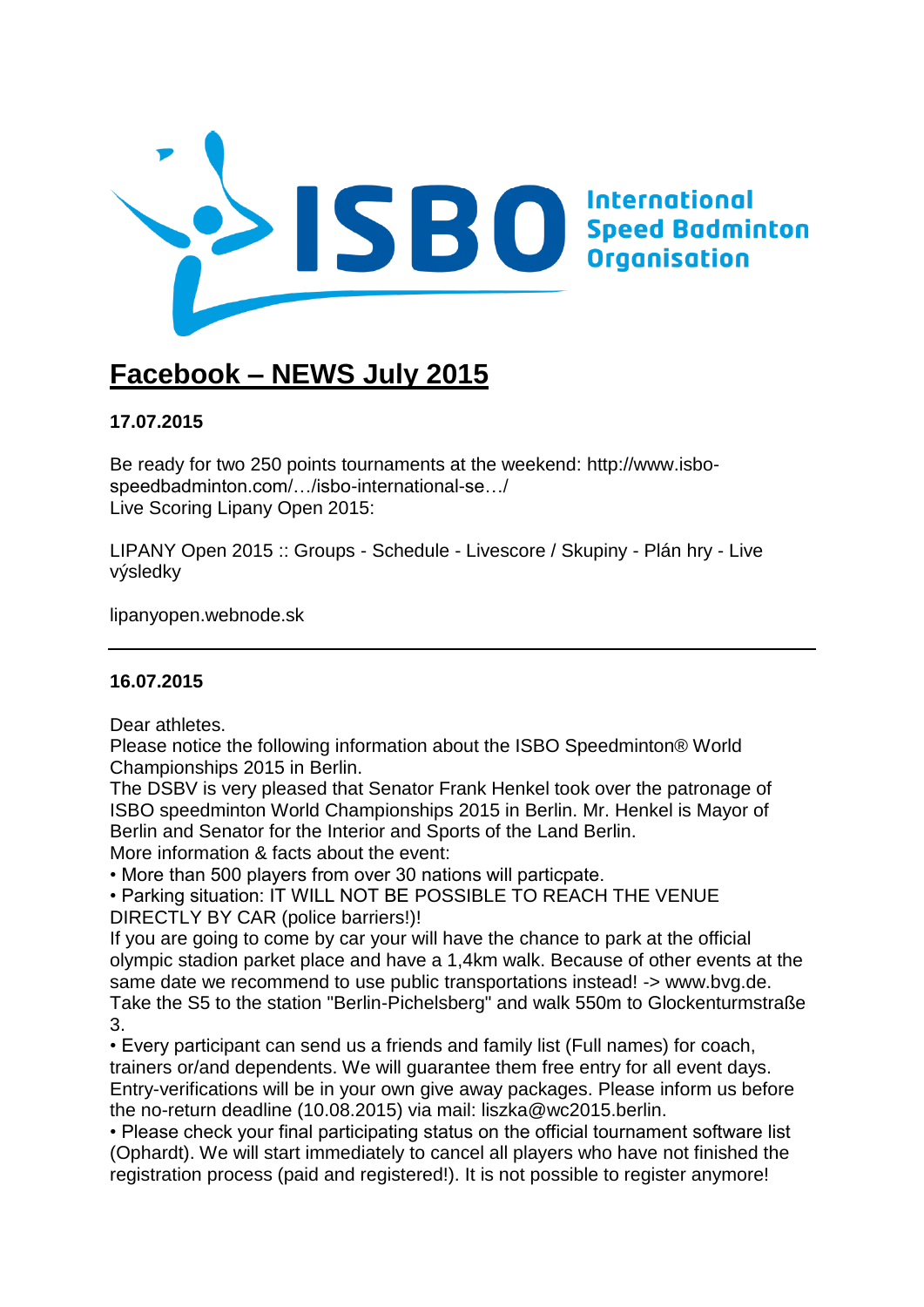• We still searching help: Vounteers & Referees (no licence necessary to be just a line judge or helper) please go to: [http://www.dsbv.net/?p=3001](http://l.facebook.com/l.php?u=http%3A%2F%2Fwww.dsbv.net%2F%3Fp%3D3001&h=8AQE-XrJ8AQGRwtGYgLt1bKAMZSw5LmHnx26WpGse1StqLQ&enc=AZOahZXn3r19qNLIPEAm7xR90Ud4IaUO_cBP0_Q8xmUmkYu-6KijZLNnd0M1VMtOLktNMQFvfr8eYlmCmHp-DNFkKD9fl6HMUfBi4bfQ2wRJcHWF5cq-roiLqRz5qNwZjR02FVW9d0Q2ysI-R888svTJJJvAHKrRKIFQ3oM8yAN7FCNqvCOc8zMBobFZkf9gcs8wKinuIdbr36VyHR6tw3KB&s=1)

• All member countries have the chance to order a free presentation table at the venue to present their own country or ideas for the sport (f.e.: ball mashines, league system,...).

• Current world champions can use as VIPs the regeneration pool at the venue.

• It is also possible for players HAVING A COACH WITH FITNESS LICENCE (Confirmation has been given to the organizers and the hall manager!) to use the fitness room.

• Special Beachflag offer:

We need your beachflag orders till the end of the month! -> Design template can be found on the DSBV website: [http://www.dsbv.net/?p=3197](http://l.facebook.com/l.php?u=http%3A%2F%2Fwww.dsbv.net%2F%3Fp%3D3197&h=dAQHdVBn-AQFkXGutZaOmUhauUEnb9TkYMIp26u4NFYmjmw&enc=AZO8CEOtvYolyVSjyi-LzdIZFUo0dRaYNW8RKgUT1uZSVUdTTZKRZy8kxifiQas2Q4X-s4Nh1AAvtFgIVXNhlZzBoe4QX5UzoE2G6Re0MQZxjp8RuM1T57Uy_9PbVt51Z4l18WlXHUaURVlER7Dzklpi6jDiL5YyZWhp3ALgLVC6YscOoeeBzUFeO6fV2teMC809ZnOMrxNCAU_5JqAnzCEY&s=1) [www.wc2015.berlin](http://l.facebook.com/l.php?u=http%3A%2F%2Fwww.wc2015.berlin%2F&h=qAQGtpDNVAQElPrOEofpYfpKYnCBG7nziopZ1R_e05ZAOgw&enc=AZMKvKYfi_AMGFxPqg4W_-WmjjmUPQ3PEBTvDDjdFyxKdyPwyGIASQHqwO-X0sjFa9gU8QAnCrhc4pPmhUDNKRln32oGUFwmRimGZikzuhzbX1x3RzBu_POaUz4u4AXYT0lRdzV4gfwnvuQn46LkryCddN2UoA9E2gDAYUdAMqZgeb0uRywX6xdUufe9mLgCJ4OgocOgMBs_bqEoLY7XpXnb&s=1)

# **10.07.2015**

Don´t miss the offer from the german federation to have your own beachflag during [the world championships for your club!](http://www.dsbv.net/?p=3197)



[Spezial Angebot für eine Beachflag! / Special offer for Beachflags! -](http://l.facebook.com/l.php?u=http%3A%2F%2Fwww.dsbv.net%2F%3Fp%3D3197&h=YAQFuN7tk&s=1) DSBV

Wir haben ein einmaliges Angebot für Euch! 75 Euro pro Beachflag (Normalpreis: 150 Euro!) Für die Bestellung füllt einfach dieses Formular...

dsbv.net

### **09.07.2015**

Senator Frank Henkel took over the patronage of the ISBO Speedminton(R) World Championships 2015 in Berlin.